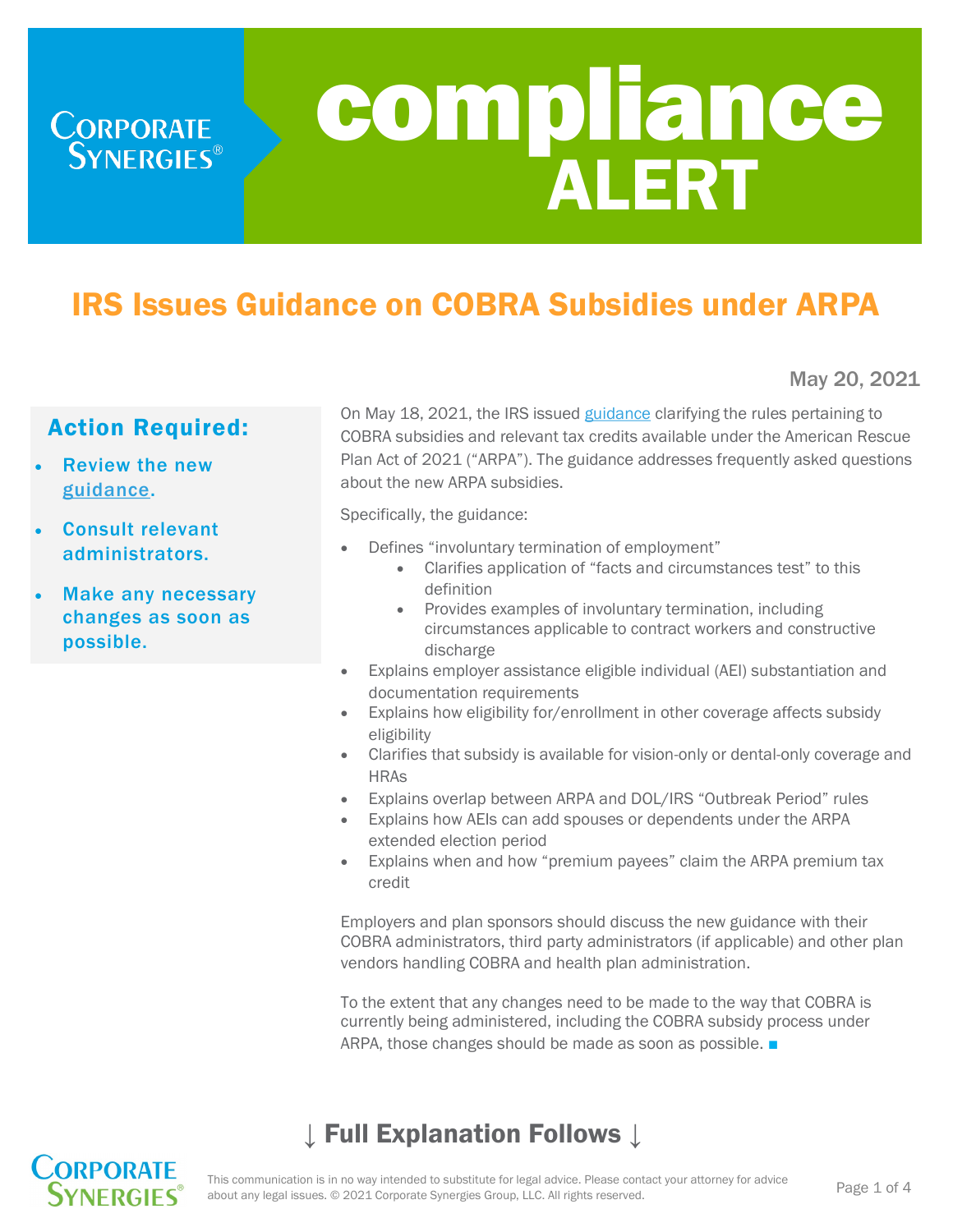# IRS Issues Guidance on COBRA Subsidies under ARPA

On May 18, 2021, the IRS issued **[guidance](https://www.irs.gov/pub/irs-drop/n-21-31.pdf)** (the "Guidance") clarifying the rules pertaining to COBRA subsidies and relevant tax credits available under the American Rescue Plan Act of 2021 ("ARPA"). The Guidance addresses frequently asked questions about the new ARPA subsidies.

### How does the new Guidance change the law?

While the new Guidance doesn't change the law, it answers questions that remained unresolved after the last round of ARPA guidance was issued on April 7, 2021 (see our eAlert on that development [here](https://www.corpsyn.com/eAlerts/eAlert_ARPA_COBRA_FAQS.pdf)). Below is a discussion of several key clarifications addressed in the new Guidance:

#### Involuntary Termination and Reduction in Hours

The definition of "involuntary termination of employment," qualifying an individual for the COBRA subsidy, is defined as "a severance from employment due to the independent exercise of the unilateral authority of the employer to terminate the employment, other than due to the employee's implicit or explicit request, where the employee was willing and able to continue performing services."<sup>1</sup>

When determining if an involuntary termination has occurred, the IRS will apply a "facts and circumstances" test looking at all of the relevant information surrounding the termination (Q&A #24). Examples of involuntary termination of employment include:

- Resignation as a result of a material change in the employment relationship analogous to a constructive discharge, including a material change in the geographic location of employment or a material reduction in hours that did not result in a loss of coverage (Q&As #24, #28 and #32).
- If a termination was designated as voluntary quit or a resignation, but the facts and circumstances indicate that the employee was willing and able to continue performing services, so that, absent the voluntary termination, the employer would have terminated the employee's services, and the employee had knowledge that they would be terminated (Q&A #24).
- Employer action to end an individual's employment while the individual is absent from work due to illness or disability, if before the action there is a reasonable expectation that the employee will return to work after the illness or disability has subsided (Q&A #25).
- Involuntary termination for cause, other than gross misconduct (Q&A #27).
- An employer's decision not to renew an employee's contract, if the employee was otherwise willing and able to continue the employment relationship and was willing either to execute a contract with terms similar to those of the expiring contract or to continue employment without a contract. By contrast, the expiration of a contract that was for a set term, and where the parties to the contract understood that it was not to be renewed, would not qualify (Q&A #34).
- An employee's participation in a "window program," defined as a program under which employees with impending terminations of employment are offered a severance arrangement to terminate employment within a specified period (or window) of time (Q&A #29).
- Additionally, retirement would not ordinarily constitute involuntary termination of employment, but it could do so where the employee was willing and able to continue employment and had knowledge that they would be terminated absent the retirement (Q&A #26).

The COBRA subsidy is available to individuals whose reduction in hours of service was voluntary or involuntary, including due to a furlough, with "furlough" defined as a "temporary loss of employment or complete reduction in hours with a reasonable expectation of return to employment or resumption of hours … such that the employer and employee intend to maintain the employment relationship." A furlough will constitute a reduction in hours regardless of whether the employer initiated the furlough, or the individual participated in a furlough process analogous to a window program (Q&As #21, #22 and #29).

The Guidance also clarifies that it is possible to become an assistance eligible individual (AEI) more than once, for instance due to an employee's own involuntary termination, followed by coverage under his/her spouse's employer's plan, followed by the spouse's involuntary termination of employment, triggering COBRA continuation coverage with premium assistance (Q&A #3).

### Substantiation of Premium Assistance Eligibility

Employers who claim the tax credit must retain documentation to substantiate that the individual was eligible for the COBRA premium assistance. Substantiation may include collecting employees' self-certifications or attestations, or retaining employment records, that document that such employees experienced an involuntary termination or reduction in hours, and that they are not eligible for other group health plan coverage or Medicare. Employer reliance on such attestations or

1This is the same definition that was used in a prior COBRA subsidy law—the American Recovery and Reinvestment Act of 2009.

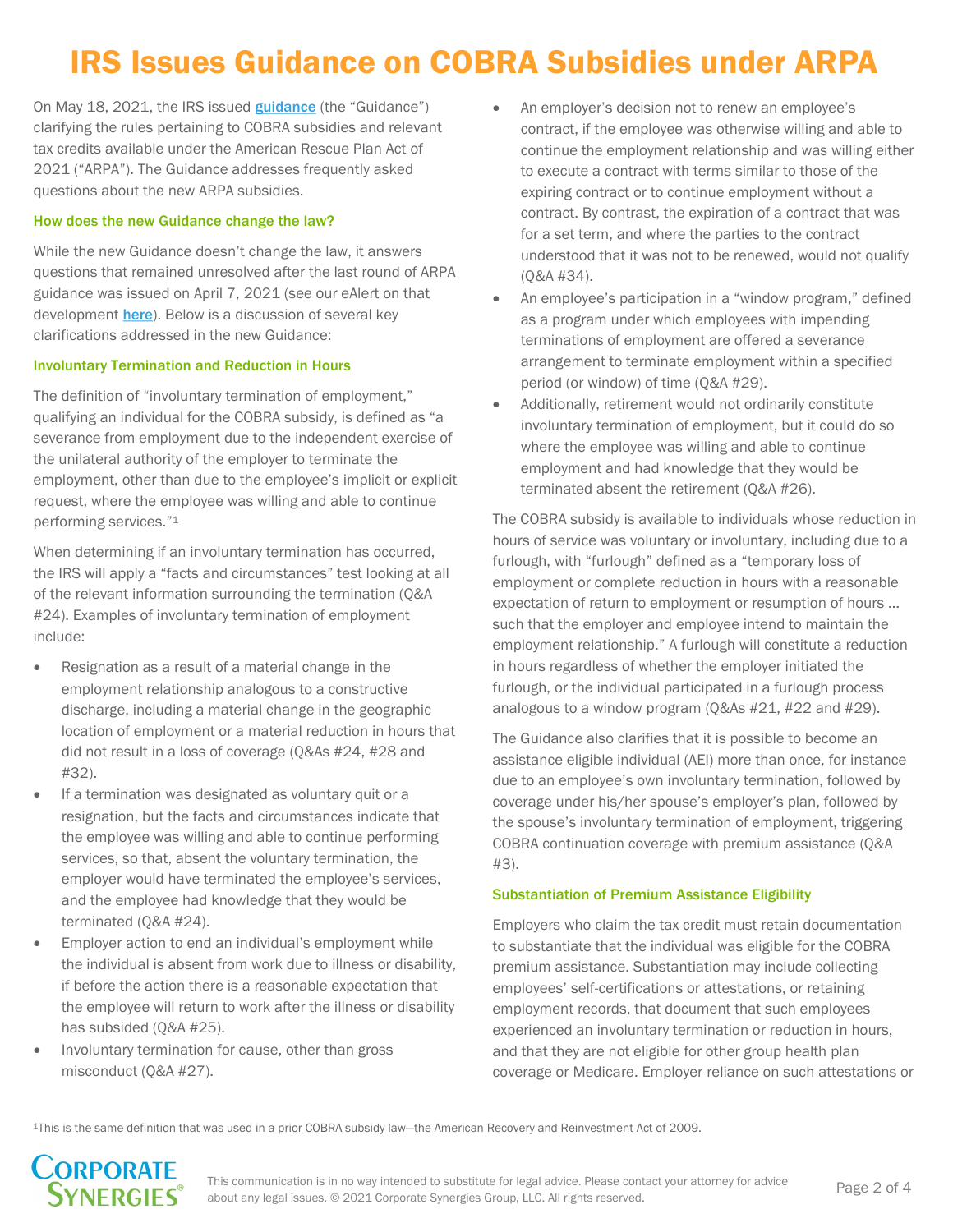self-certifications is permitted so long as the employer does not have actual knowledge that the information provided is incorrect (Q&As #4 -7).

#### Clarification of Other Subsidy Eligibility Issues

The Guidance further clarifies that an individual's ability to enroll under a spouse's group health plan under a loss of coverage special enrollment period extended by the IRS/DOL "Outbreak Period" rules (discussed in our prior eAlerts [here](https://www.corpsyn.com/docs/pdf/eAlerts/eAlert_Agencies_Issue_COVID-19-Related_Compliance_Relief_for_Benefit_Plans.pdf) and here) will disqualify that individual from receiving the COBRA subsidy (Q&A #9, Example 3). Also, individuals are eligible for the COBRA subsidy during eligibility waiting periods for other coverage that overlap with the ARPA subsidy period, and while they are outside of open enrollment periods on a spouse's employer's plan (Q&A #9).

Additionally, the new Guidance clarifies that so long as the original qualifying event was a reduction in hours or involuntary termination of employment, the COBRA subsidy is available during extensions of COBRA coverage due to a second qualifying event, disability determination, or under State mini-COBRA laws (Q&A #17).

#### Coverage Eligible for Subsidy

COBRA premium assistance is available for vision-only or dentalonly coverage, for retiree health coverage offered under the same group health plan as the coverage made available to similarly situated active employees, and for health reimbursement arrangements, but not for health flexible spending accounts (Q&As #35 - 37).

If an AEI elects COBRA continuation coverage during the extended election period, but the employer no longer offers the health plan that they were enrolled in at the time of their qualifying event, then the employer must place them in an option that is most similar to the discontinued plan, even if the premium is higher. The subsidy will still apply in such instances (Q&A #42).

#### Extended Election Period

An employee who had an involuntary termination of employment or reduction in hours before April 1, 2021, but who would have been an AEI if the election were in effect, and who elected selfonly COBRA coverage which later lapsed, can add a spouse or dependent under the extended election period, and receive the subsidy for their coverage, if the spouse or dependent were beneficiaries under the group health plan on the day before the qualifying event (Q&A #51).

## Claiming the Tax Credit

The entity that is entitled to take the ARPA's refundable tax credit for providing the COBRA premium subsidy is referred to as the "premium payee." The premium payees (employers, in the case of sponsors of fully-insured or self-insured group health plans, other than multiemployer plans) become entitled to the premium assistance credit as follows:

- As of the date on which the premium payee receives an AEI's election of COBRA continuation coverage, it is entitled to a credit for premiums not paid by an AEI (plus the administrative charge) for any period of coverage that began before that date. For example, for an AEI who on June 17, 2021, retroactively elects COBRA as of April 1, 2021, the payee is entitled to credit as of June 17, 2021 for premiums not paid by the AEI for coverage for April through June, 2021 (Q&A #74).
- As of the first day of each subsequent period of coverage (*e.g.*, calendar month), the premium payee is entitled to a credit for premiums not paid by an AEI for that coverage period. So, for example, the premium payee is entitled to a credit on August 1, 2021, for premiums the AEI will not pay for the month of August (Q&A #74).

A payee claims the credit by reporting the credit (both nonrefundable and refundable portions), and the number of individuals receiving COBRA premium assistance, on Form 941, Employer's Quarterly Federal Tax Return, and in anticipation of receiving the credit may reduce deposits of federal employment taxes, including withheld taxes, up to the amount of the anticipated credit. It may also request an advance of the amount of the anticipated credit that exceeds the federal employment tax deposits available for reduction by filing Form 7200, Advance Payment of Employer Credits Due to COVID-19 (Q&A #75).

Thus, in the prior example involving a retroactive election on June 17, 2021, the employer would report the credit for April through June 2021 on the Form 941 for the second quarter of 2021. If instead the AEI had elected on July 17, 2021 to start COBRA as of June 1, 2021, the payee would be entitled to a credit as of July 17, 2021 for premiums payable for June and July 2021, and would report the total credit on Form 941 for the third quarter of 2021, including the credit for the periods of coverage from June 1, 2021 through June 30, 2021 (Q&A #75).

It is not permissible to reduce deposits, or request an advance for a credit, for a period of coverage that has not begun (Q&A #76).

When an AEI fails to report loss of eligibility for the COBRA subsidy (for example, due to eligibility for coverage under another group health plan) the premium payee is still entitled to the credit for the period of ineligibility (and is not required to refund it to the IRS), unless the payee knows of the individual's eligibility for such other coverage (Q&A #78).